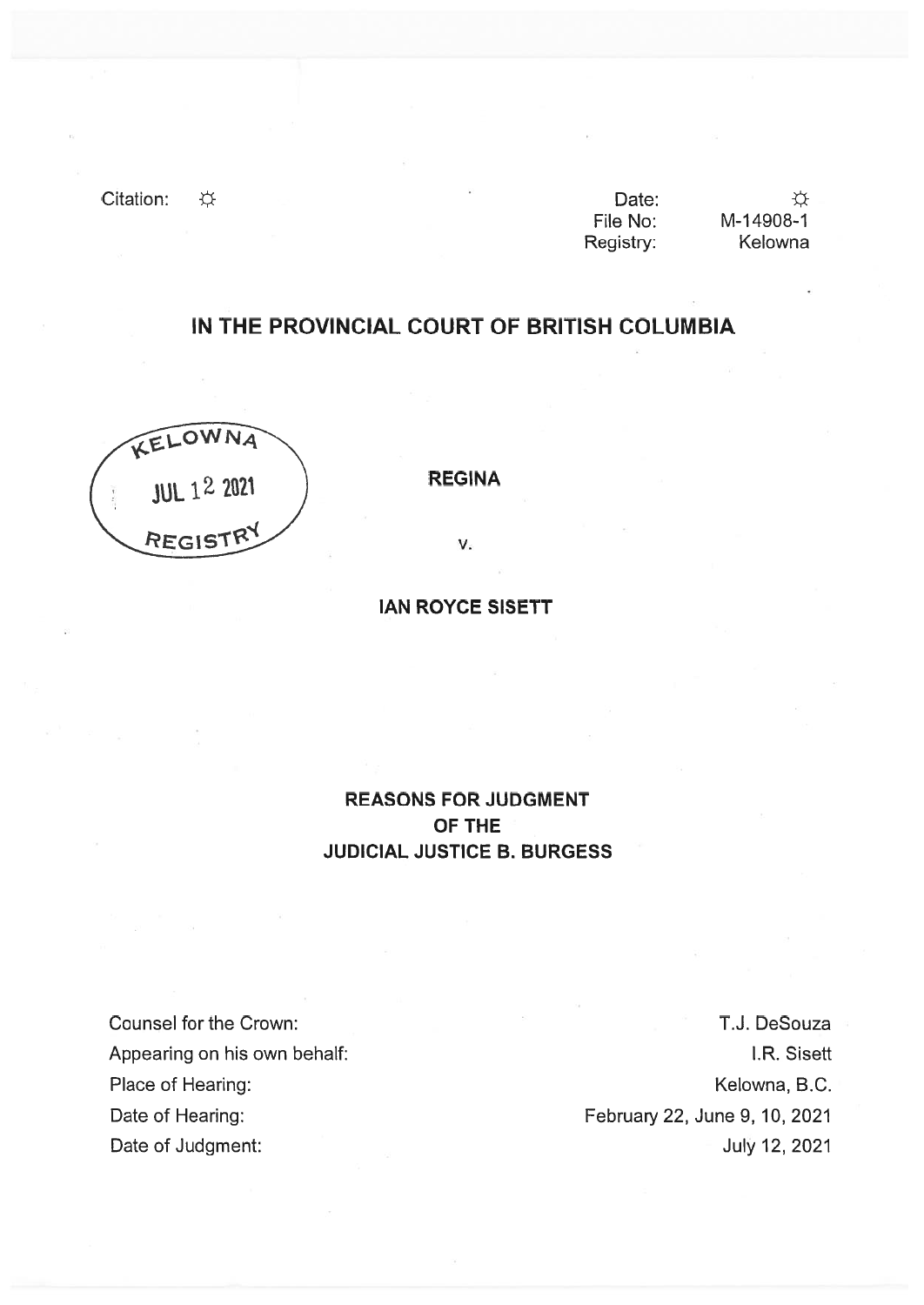$\mathbf{1}$ 

[1] Mr. Sisett is before the court on Municipal Ticket Information 014908, alleging "Dangerous Dog" contrary to the Regional District of Central Okanagan Bylaw #1343 Section 36, regarding an event that took place on January 29, 2020, in Kelowna, B.C. Mr. Sisett disputed the ticket.

[2] The hearing of this matter commenced on February 22, 2021. At the outset, Mr. Sisett spoke to his Notice of Application filed February 22, 2021, and marked as Exhibit 1. There were 11 points of requests. Essentially, Mr. Sisett sought <sup>a</sup> stay of proceedings on the basis of prosecutorial abuse. I advised Mr. Sisett that I was not going to dismiss the ticket nor stay the ticket on his application. Having completed the evidence portion oF the proceeding, <sup>I</sup> have not changed my decision regarding the application. I find there was no abuse of process by the prosecution, either by the Regional District of Central Okanagan Bylaw Office or Bylaw Officers, or by Mr. DeSouza, counsel for the Regional District.

[3] There were <sup>a</sup> total of five witnesses. On behalf of the prosecution was Kailin Clarkson, <sup>a</sup> person who witnessed the events leading to this ticket; Melanie Michaels, the owner of <sup>a</sup> dog named Spike; and William McKenney, <sup>a</sup> Bylaw Officer of the Regional District of Central Okanagan. On behalf of the Disputant: Mr. Sisett, and Laurence Venne, <sup>a</sup> tenant of Mr. Sisett who also happens to work for Paladin Security which patrols Okanagan College.

[4] The facts of this case are straightforward.

[5] On January 29, 2020, Ms. Michaels was walking her dog Spike eastbound on the north sidewalk of KLO Road in the City of Kelowna in the Province of British Columbia. Spike at the time was about ten-years-old and weighed less than 10 pounds. Ms. Michaels had Spike on <sup>a</sup> leash with the leash in her hand.

[6] Mr. Sisett had his three dogs, including Charlie, <sup>a</sup> full grown one-year old standard poodle, off leash on <sup>a</sup> grass field on Okanagan College adjacent to the sidewalk where Ms. Michaels was walking with Spike. Mr. Sisett described the size of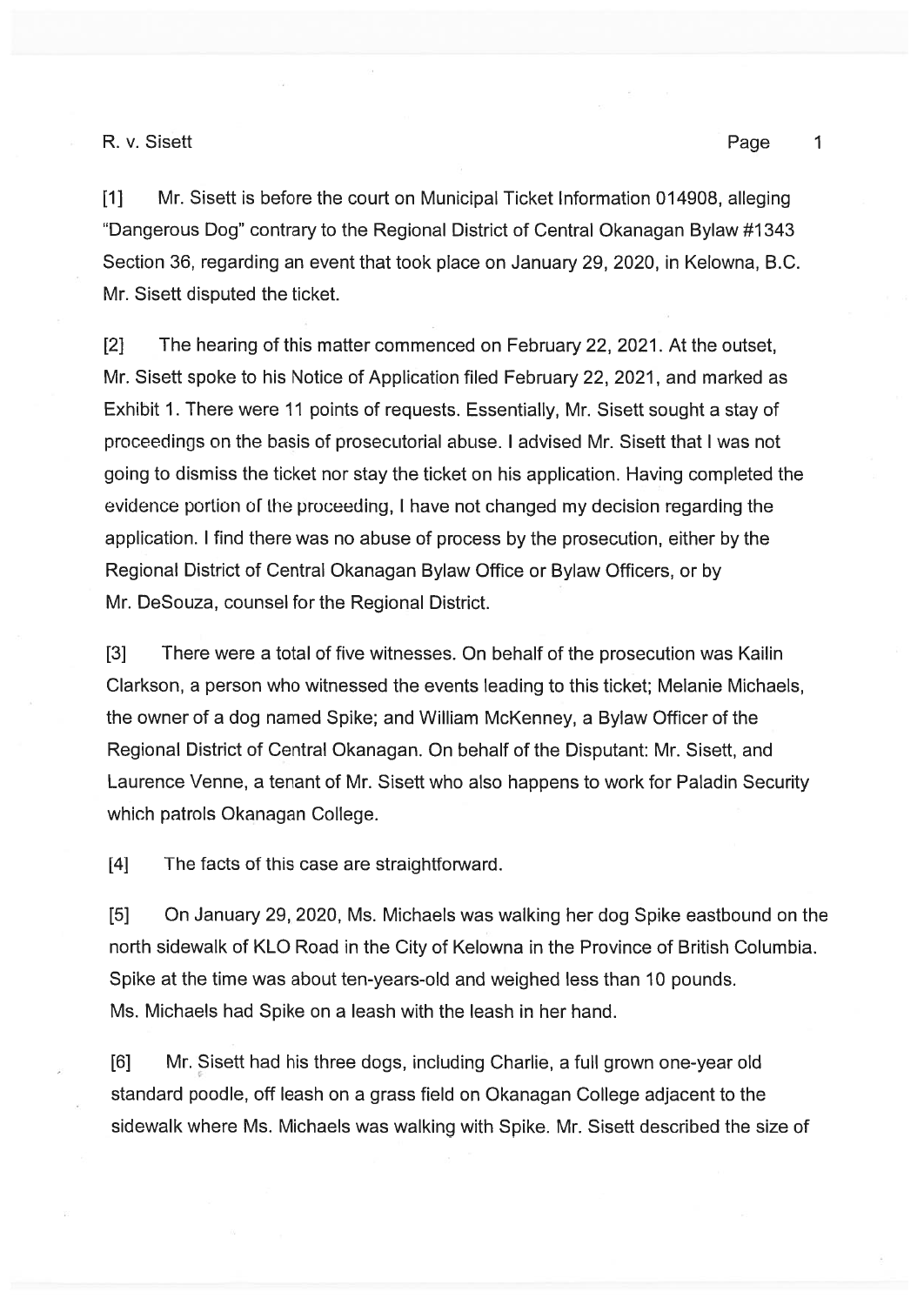## R. v. Sisett $\qquad \qquad \qquad$  2

Charlie as "giant". There was no fence enclosing the field; it was an open field. Mr. Sisett was exercising and training his dogs.

[7] On two prior occasions, Ms. Michaels had seen Mr. Sisett at this location with dogs and the dogs had approached her and left. The first time was between 2014 and 2017 when Ms. Michaels was walking her previous dog Murphy and the second time was in the summer of 2019 when she was walking with Spike. Mr. Sisett's identity was unknown to Ms. Michaels.

[8] On January 29, 2020, as Ms. Michaels was walking on the sidewalk with Spike, one of Mr. Sisett's dogs "charged" Ms. Michaels and Spike. Ms. Michaels waved it off and it left her vicinity. A second of Mr. Sisett's dogs "charged" Ms. Michaels and Spike and Ms. Michaels again waved it off. After the second dog had left Ms. Michaels' vicinity, one of those two dogs ran out onto KLO Road after <sup>a</sup> ball. A third dog, Charlie, approached Ms. Michaels and Spike from behind. Charlie lunged and grabbed Spike by Spike's head, having Spike's head perpendicular in his jaws. Charlie's mouth completely covered Spike's head. Charlie lifted Spike and shook Spike. Ms. Michaels kicked at the legs of Charlie. Ms. Michaels did not know if she made contact with Charlie. Spike was screaming. Charlie dropped Spike.

[9] As this was happening, Ms. Clarkson was driving westbound on KLO Road. She observed that the larger dog, being Charlie, had the smaller dog, being Spike, in its mouth. A ball was on the road. One of the three poodles went onto the road to ge<sup>t</sup> its ball. Ms. Clarkson honked her horn and stopped her vehicle to avoid hitting the dog on the road. Ms. Clarkson go<sup>t</sup> out to give assistance to Ms. Michaels. Spike was making <sup>a</sup> noise Ms. Clarkson had never heard <sup>a</sup> dog make before.

[10] The three poodles went to Mr. Sisett. Mr. Sisett was approximately 75-to-100 yards away from Ms. Michaels, at the north end of the field. Mr. Sisett loaded his three dogs into his pickup truck and left. Mr. Sisett did not approach or speak with Ms. Michaels. Mr. Sisett did not drive by the location of Ms. Michaels and Ms. Clarkson.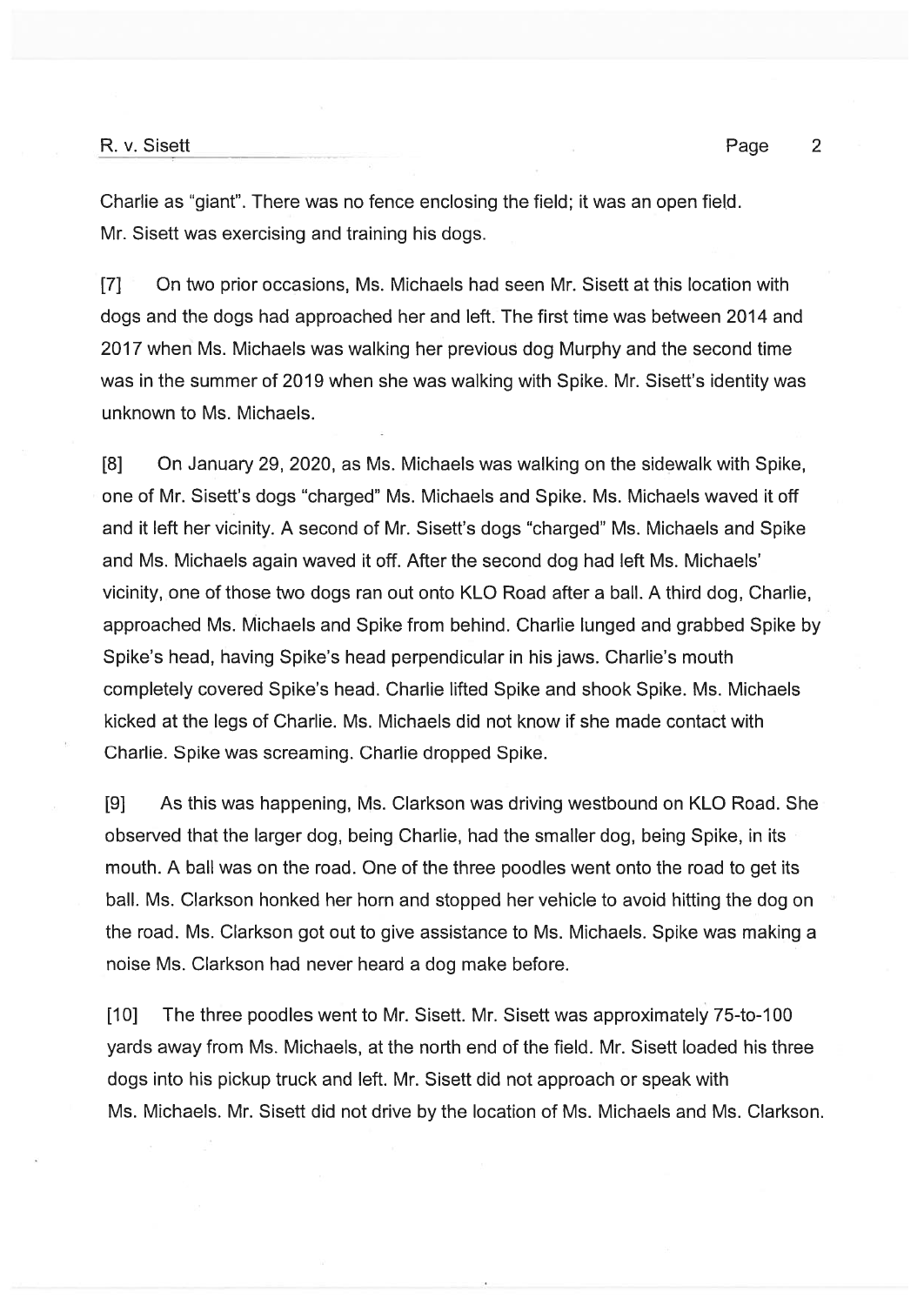[11] Subsequently, Ms. Michaels reported the incident to the Regional District of Central Okanagan. Officer McKenney was assigned the case and was able to identify Mr. Sisett as the owner of the three dogs and in particular, Charlie. Officer McKenney, in his role as an animal control officer, determined that Charlie was <sup>a</sup> dangerous dog. Officer McKenney issued the Municipal Ticket Information to Mr. Sisett.

[12] Subsequent to the event between Charlie and Spike, Ms. Michaels took Spike to <sup>a</sup> veterinarian. An examination was conducted. Further veterinarian visits were required. Ms. Michaels' evidence was that the veterinarian determined that Spike's jaw was broken, bone was exposed and that <sup>a</sup> molar was broken. The initial veterinarian wired Spike's jaw shut. The jaw did not heal properly. Ms. Michaels had to take Spike to <sup>a</sup> specialist veterinarian for further treatment and surgery on the broken jaw, which included the insertion of <sup>a</sup> plate to stabilize the jawbone. As <sup>a</sup> result, Spike has what Ms. Michaels described as <sup>a</sup> permanently twisted jaw. Ms. Michaels' total veterinarian costs for Spike's treatments related to this incident was \$6,030.72.

[13] A few days after January 29, 2020, Ms. Michaels attended to the security office at the college to attempt to identify the owner of the poodles. While there, she was handed an envelope by Mr. Laurence Venne, one of the security personnel and <sup>a</sup> tenant of Mr. Sisett. Within the envelope was an unsigned handwritten note, which Mr. Sisett admits was written by his wife. There was also \$200 in the envelope. The note stated:

## To the dear lady upse<sup>t</sup> by our rebellious puppy

We would like to apologize for this morning's unfortunate event and on the chance that you stop by the college, we are leaving this note with the administration officer. We know how much you love your puppy. Ours is <sup>a</sup> loving puppy as well and we are working hard to trying to eliminate misbehaviour. We are so sorry that it happened. Also, we want to make sure you are not out of pocket for any vet bills or otherwise, and we will be taking steps to make sure this does not happen again.

Our sincerest concern

One dog lover to another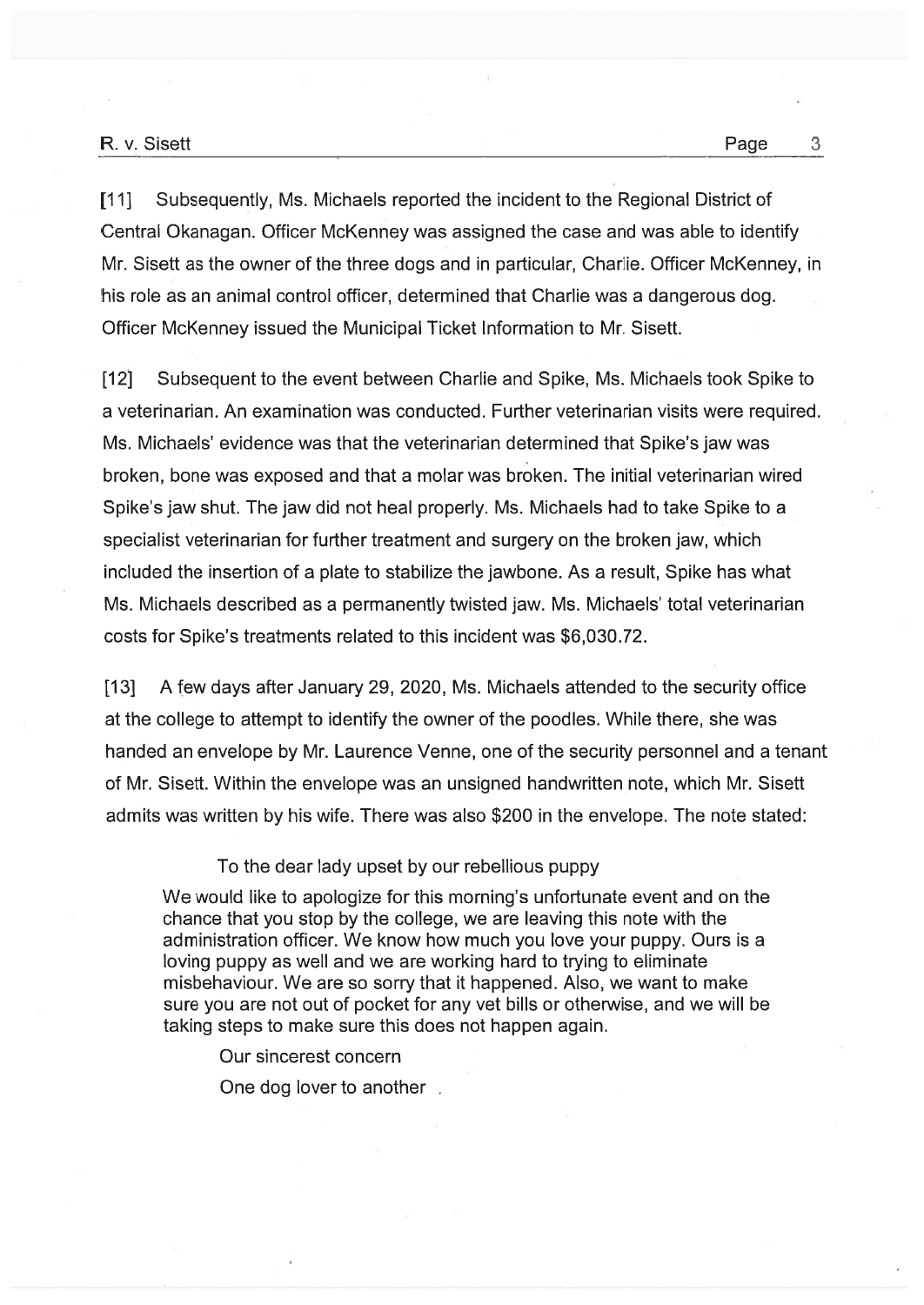[14] There was no identifying information in the note or envelope as to the owner of the dog who attacked Spike: no name; no address; no phone number; and no email address.

[15] In order to attempt to identify the owner of the dog that had attacked Spike, Ms. Michaels spoke to security officers at the college. She posted <sup>a</sup> piece on Facebook and contacted Global News. Global News did <sup>a</sup> story on the event. In response, Mr. Sisett had <sup>a</sup> lawyer send <sup>a</sup> cease and desist letter to Ms. Michaels on January 27, 2021, threatening Ms. Michaels with legal action if she did not remove the Facebook posting and the Global Okanagan online story and write and pos<sup>t</sup> an apology letter to Mr. Sisett, which was to be approved by Mr. Sisett's counsel. This letter is how Ms. Michaels learned the identity of Mr. Sisett, the owner of the three poodles, as Officer McKenney never disclosed to Ms. Michaels the name of the owner of the dog that attacked Spike.

[16] The Regional District argues that:

- 1. It took <sup>a</sup> reasonable and prudent approach in issuing the ticket to Mr. Sisett instead of taking <sup>a</sup> more harsh approach of seeking destruction of Charlie;
- 2. Mr. McKenney, as an animal control officer, has the authority to determine if <sup>a</sup> dog meets the criteria of <sup>a</sup> dangerous dog as defined in the Community Charter and the Regional District Bylaw;
- 3. The Bylaw is <sup>a</sup> strict liability offence and therefore no need to prove intent; and
- 4. As this matter is a regulatory matter, the doctrine of scienter does not apply.
- [17] Mr. Sisett argues that:
	- 1. The doctrine of *scienter* does apply and that there was no evidence of prior knowledge on his part;
	- 2. Each dog is entitled to its first bite;
	- 3. The Bylaw is <sup>a</sup> strict liability offence;
	- 4. Mr. McKenney was biased against Mr. Sisett;
	- 5. There was no evidence there was <sup>a</sup> bite by Charlie and no evidence of <sup>a</sup> serious injury to Spike.

[18] With respect to the facts, I find that Charlie did bite Spike. This took place at Ms. Michaels' feet. Ms. Michaels was as close as possible to this happening. Ms. Michaels saw that Charlie had Spike's head in his jaws. Ms. Ciarkson, an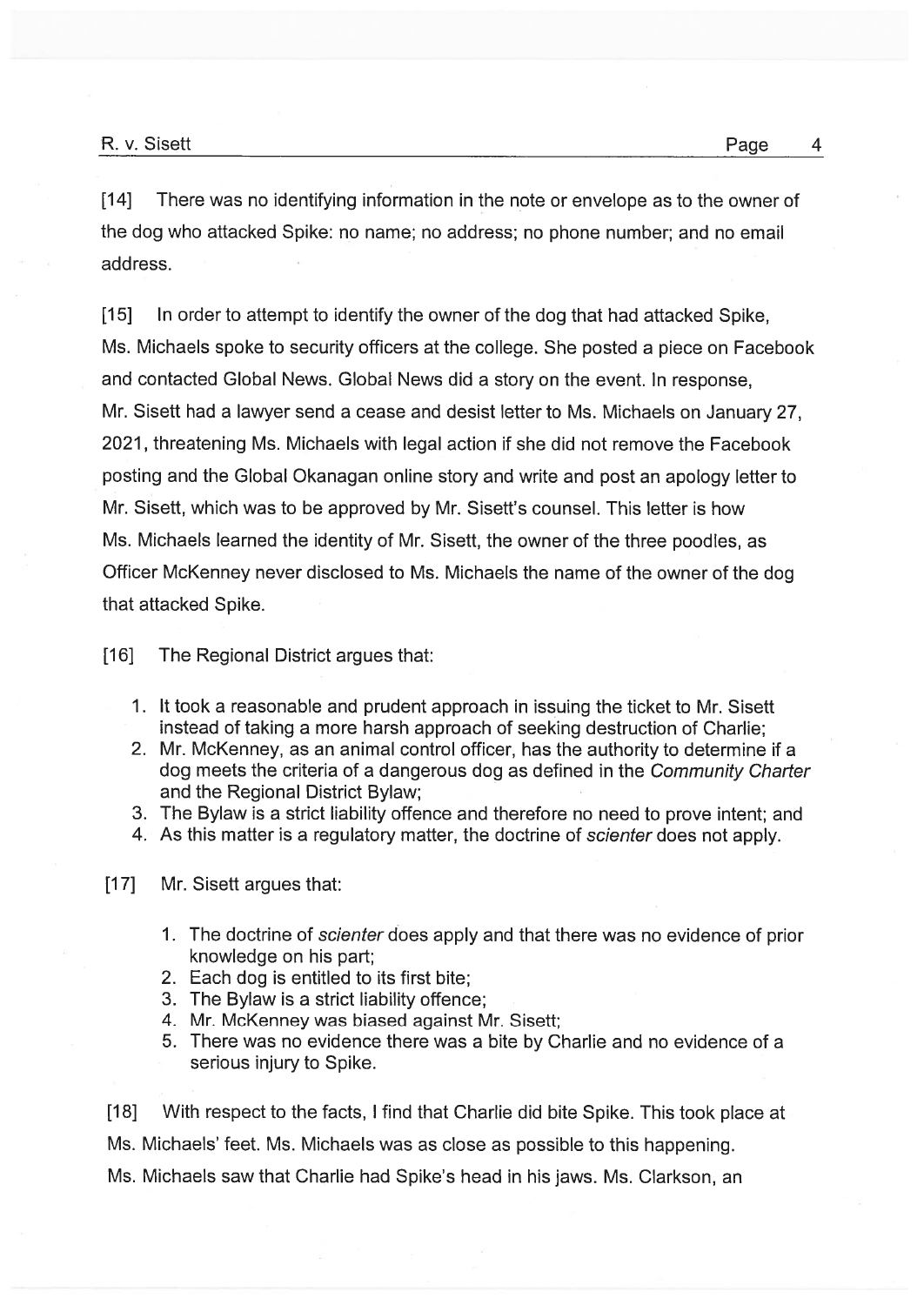independent witness who had no prior contact with either Ms. Michaels or Mr. Sisett, saw Charlie with Spike in his jaws. One bigger dog having another smaller dog's head in its jaws and shaking the smaller dog is the action of <sup>a</sup> bite and an attack.

[191 I do not accep<sup>t</sup> Mr. Sisett's evidence and submission that there was no bite and that Ms. Michaels kicked Spike, as Spike was, as Mr. Sisett described, being tossed around like <sup>a</sup> ping pong ball at the end of the leash being held by Ms. Michaels. Mr. Sisett gave no evidence as to how far he was from Ms. Michaels and Spike when Charlie attacked Spike. The only evidence asto his distance away was that of Ms. Michaels, who said Mr. Sisett was 75-to-100 yards away from her.

[20] I find that Charlie attacked Spike. The attack was unprovoked and without warning. Charlie was off leash. Spike was on leash while being walked on <sup>a</sup> public sidewalk. Charlie grabbed Spike by Spike's head and held him in his jaws, shaking Spike. Charlie held Spike in his jaws for an extended period of time, one-to-two minutes, as stated by Ms. Michaels. The attack was enough of <sup>a</sup> duration for Ms. Clarkson to make observation, stop her car and ge<sup>t</sup> out to offer assistance to Ms. Michaels.

[21] I find that it was the attack by Charlie on Spike that broke Spike's jaw and molar. I find that Spike was injured and required the veterinarian treatments as outlined by Ms. Michaels which resulted from this attack.

[22] I do not accep<sup>t</sup> Mr. Sisett's assertion that it was Ms. Michaels' kicking that caused the injuries to Spike. Mr. Sisett was very careful and deliberate in his evidence in chief and in cross-examination. He stated that he was at the other end of the field but did not articulate that distance. His evidence was that he saw <sup>a</sup> lady with <sup>a</sup> little dog on <sup>a</sup> leash. His three dogs went running to sniff her dog. This caused him embarrassment. He described that the lady started screaming, kicking and waving, and he did not know why she did not pick up her dog. Mr. Sisett stated that when his three dogs went back to him, he disciplined Charlie but did not state why he disciplined Charlie. Mr. Sisett said the lady, being Ms. Michaels, "looked fine". This statement raises the question as to how could he possibly know how Ms. Michaels was when he was at the other end of the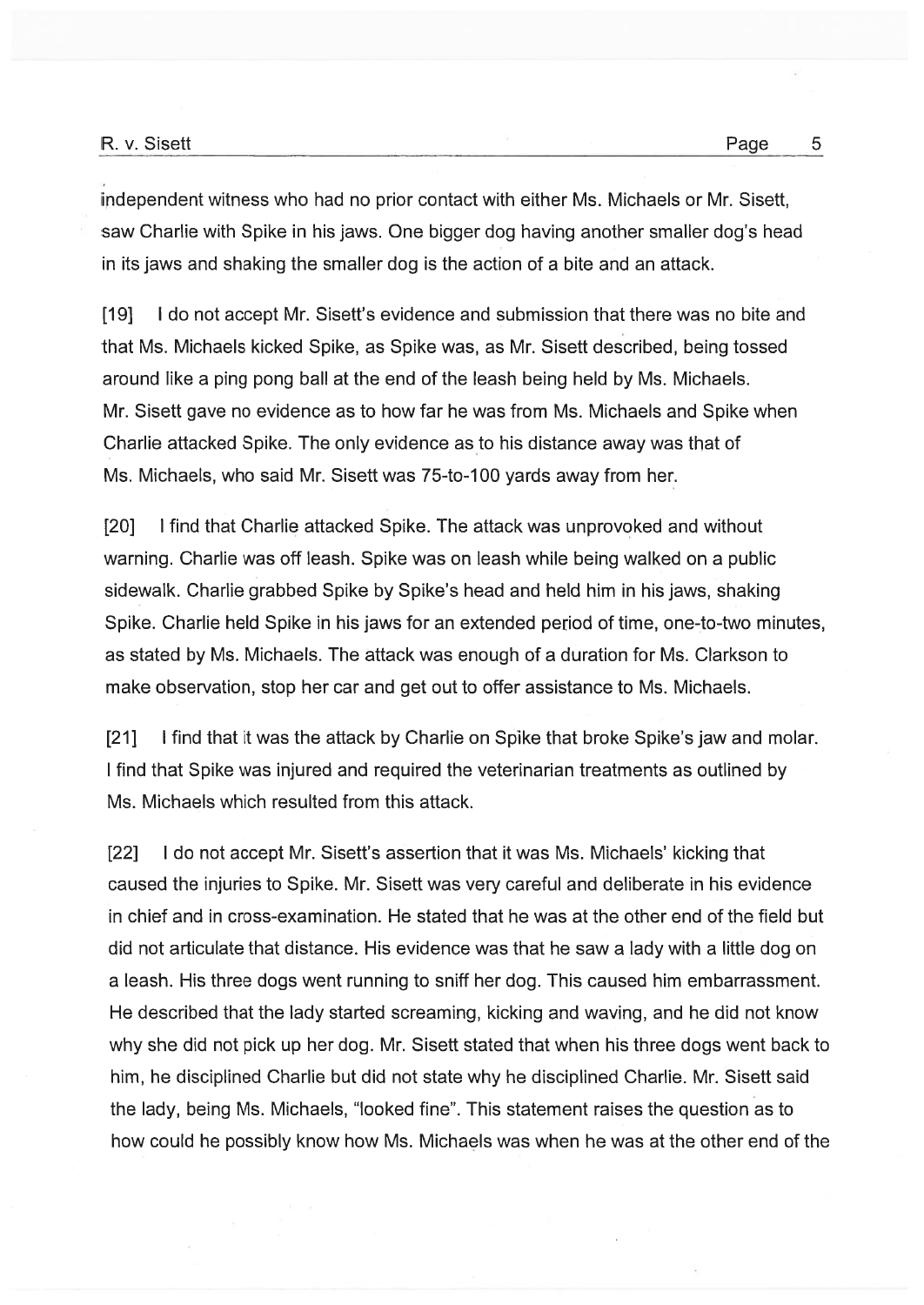field, 75-to-100 yards away. Mr. Sisett was silent as to whether or not he observed that Charlie had Spike in his mouth.

[23] Mr. Sisett in his evidence in chief related that previous to January 29, 2020, that two or three times his dogs had spotted <sup>a</sup> dog on the sidewalk and had run over, wanting to give a sniff. In response to his dogs running from him to give another dog a sniff, Mr. Sisett stated he called his dogs over and then apologized to the person. Despite such <sup>a</sup> history, on January 29, 2020, when his dogs ran over to Ms. Michaels and she reacted as described by Mr. Sisett as screaming, kicking and waving, after he yelled and whistled to his dogs, he did not offer any apology to Ms. Michaels. Mr. Sisett went home. Mr. Sisett told his wife about the event. Mr. Venne told Mr. Sisett about <sup>a</sup> lady coming by his office and telling him about <sup>a</sup> dog attack. Mr. Venne told Mr. Sisett that the lady, being Ms. Michaels, had said that there was <sup>a</sup> vet bill for <sup>a</sup> "check over'. Ms. Sisett suggested and wrote the note. Mr. Sisett set out that the last thing he and his wife wanted was animal authority's involvement. The note is contrary to the implication of Mr. Sisett's evidence that nothing happened between Charlie and Spike. The note and the \$200 included in the envelope are a clear admission that something did indeed happen between Charlie and Spike and that Mr. Sisett, despite his testimony, knew that Charlie had done something to Spike.

[24] If Mr. Sisett did not know anything happened between Charlie and Spike at the time he was at the field, he certainly knew something more than a sniff had happened once he had been told by Mr. Venne about Ms. Michaels attending to the security office.

[25] On cross-examination, Mr. Sisett did acknowledge that Charlie was in an altercation with Spike. Mr. Sisett described Charlie's misbehaviour as that of <sup>a</sup> puppy, being that Charlie did not come when called and "running away and scaring <sup>a</sup> lady". Mr. Sisett stated that he was unwilling to pay Ms. Michaels' veterinarian bills. Mr. Sisett stated "she kicked her dog".

[26] I do not accep<sup>t</sup> Mr. Sisett's testimony and submission that Ms. Michaels kicked Spike and that Ms. Michaels inflicted the injuries on Spike. Mr. Sisett was across the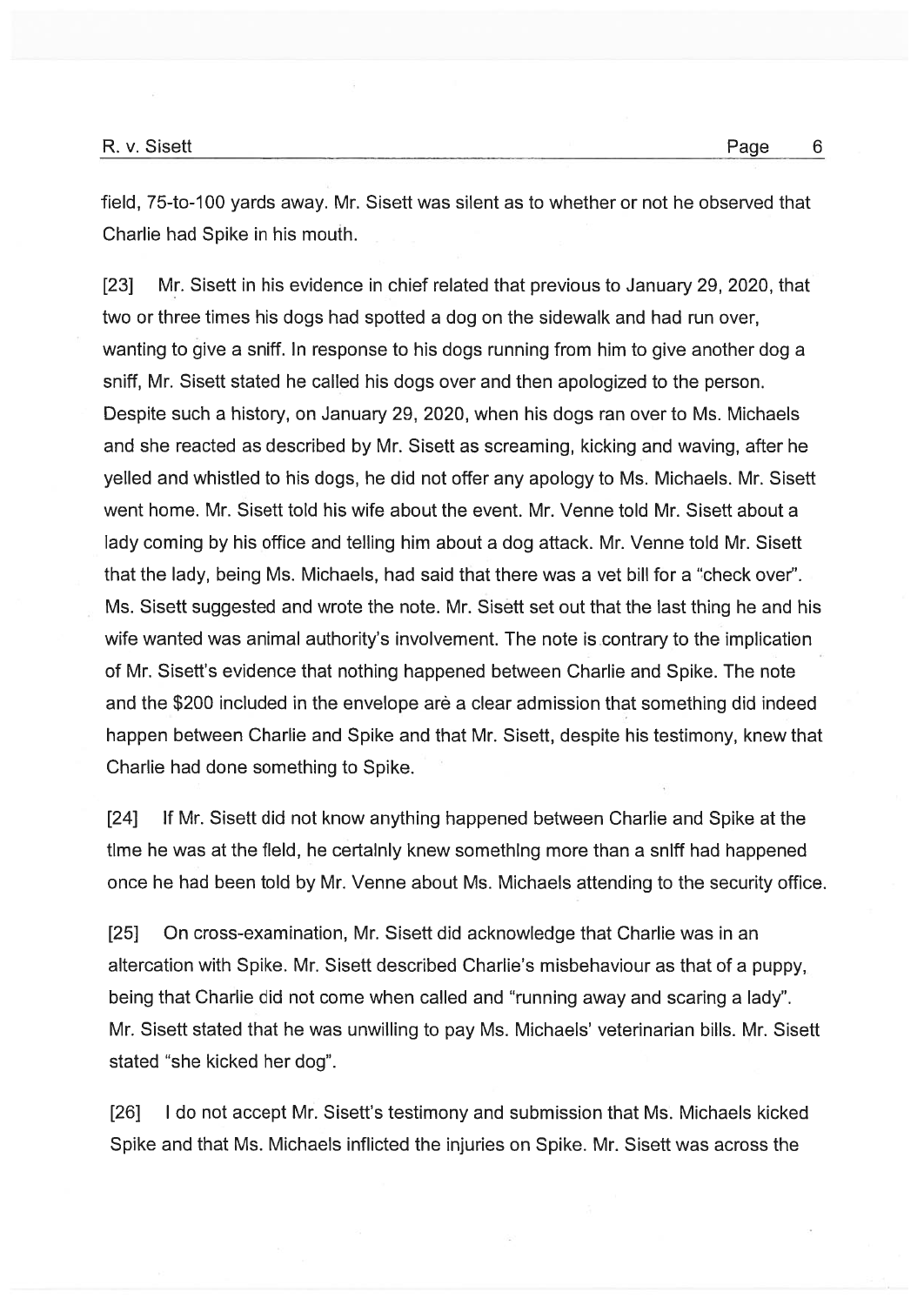field, 75-to-100 yards away from Ms. Michaels and the two dogs. Mr. Sisett said he did not hear Spike screaming as described by Ms. Michaels and Ms. Clarkson.

[27] On cross-examination, Mr. Sisett did acknowledge that Charlie could have had Spike in his mouth, that such was conceivable. Mr. Sisett did not acknowledge that such did happen. His position, as I understood from Mr. Sisett's evidence, was that if Charlie did have Spike in his mouth, that Charlie "would have ripped him to pieces" and that because Spike was not ripped to pieces, therefore, Charlie did not have Spike in his mouth.

[28] Of real interest is a comment made by Mr. Sisett in his evidence in chief. He stated that there was no blood on the ground. Mr. Sisett could not possibly know whether or not there was blood on the ground where the attack took place. Mr. Sisett was at the other side of the field, approximately 75-to-100 yards away. I find that from that distance it would be impossible for Mr. Sisett to see whether there was blood or no blood on the ground. This raises concern regarding the credibility of Mr. Sisett.

[29] I accep<sup>t</sup> Ms. Michaels' and Ms. Clarkson's evidence that Charlie did have Spike in his mouth. That is the only conclusion that can be reached on the evidence before the court.

[30] I accep<sup>t</sup> Ms. Michaels' evidence that as <sup>a</sup> result of the attack, Spike was seriously injured. Spike suffered <sup>a</sup> broken jaw, exposed bone and <sup>a</sup> broken molar. That injury was cause by Charlie biting Spike and having Spike in his mouth and shaking him. Spike underwent two surgical procedures for treatment of his injuries. I find that Spike's injuries of <sup>a</sup> broken jaw, exposed bone, broken molar and permanently twisted jaw constitute <sup>a</sup> serious injury.

[31] Mr. Sisett's conduct after the attack is not that of a responsible dog owner. His concern was not for Spike and Ms. Michaels, but rather the consequences that would result to him and Charlie. Mr. Sisett should have gone to Ms. Michaels and offered information about himself, such as his name and contact information. He did not do that. He knew that this incident would result in action by animal control and by leaving and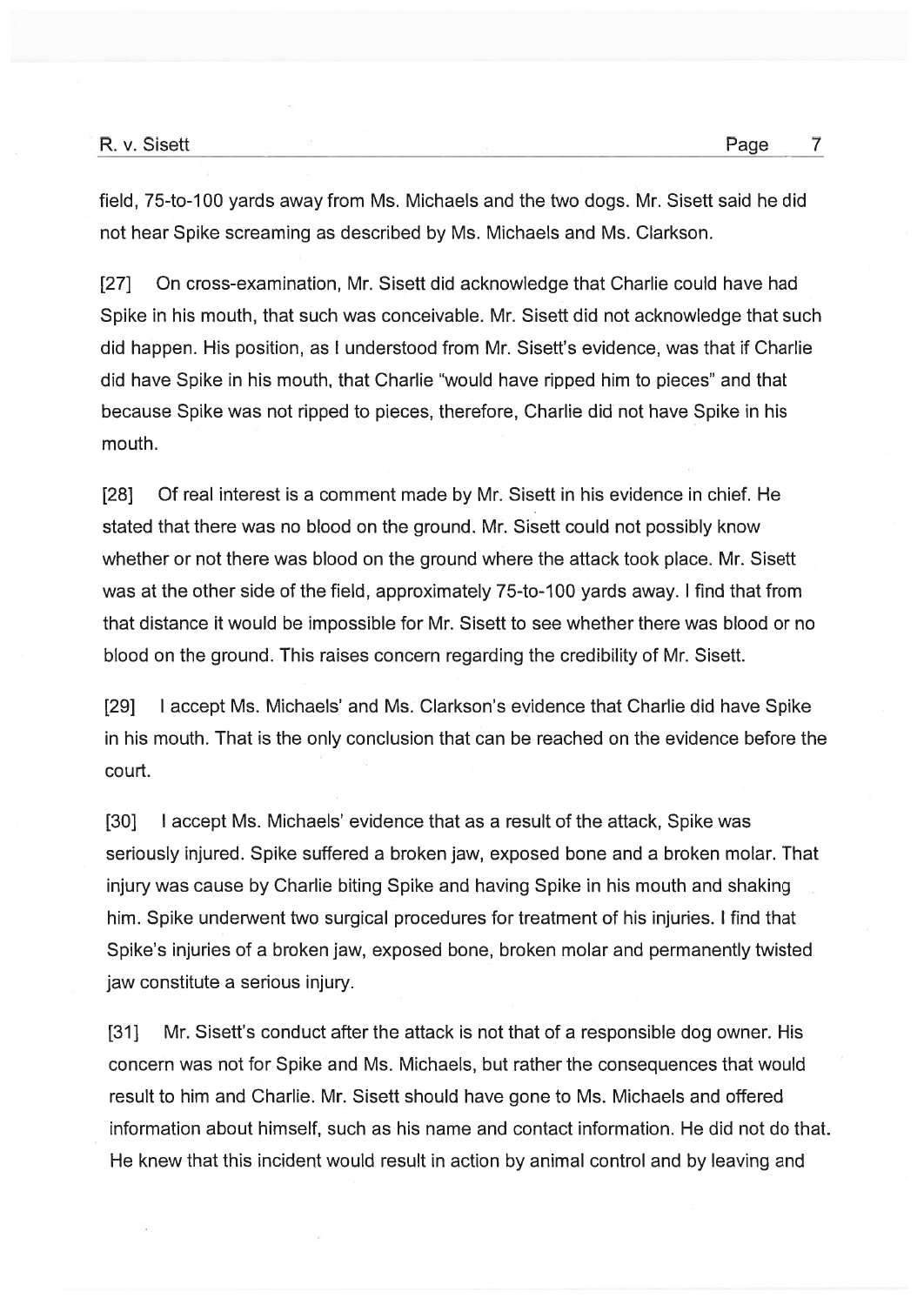not offering his information to Ms. Michaels, he was attempting to avoid responsibility for the attack. Likewise, not putting any identifying information in the note was <sup>a</sup> further attempt to avoid responsibility for the attack.

[32] The issue for the court to determine is if the Crown has proven beyond <sup>a</sup> reasonable doubt that Charlie is <sup>a</sup> dangerous dog.

[33] The charging section of the Regional District of Central Okanagan Bylaw No.1343 is section 36. That section states:

No person shall cause or permit his or her dog to become <sup>a</sup> dangerous dog.

[34] "Dangerous dog" is defined in the same Bylaw in section 6 which states,

Dangerous dog means any dog that has seriously injured or killed a person or domestic animal as determined by an Animal Control Officer in accordance with section 49 of the Community Charter and its amendments.

[35] The Community Charter [SBC 2003] Chapter 26, section 49, states:

## Special powers in relation to dangerous dogs

49(1) In this section:

"animal control officer" means

(a) <sup>a</sup> municipal employee, officer or agen<sup>t</sup> designated by the council as an animal control officer for the purposes of this section, or

(b) <sup>a</sup> peace officer;

"dangerous dog" means a dog that

(a) has killed or seriously injured <sup>a</sup> person,

(b ) has killed or seriously injured <sup>a</sup> domestic animal, while in <sup>a</sup> public place or while on private property, other than property owned or occupied by the person responsible for the dog, or

(c) an animal control officer has reasonable grounds to believe is likely to kill or seriously injure <sup>a</sup> person.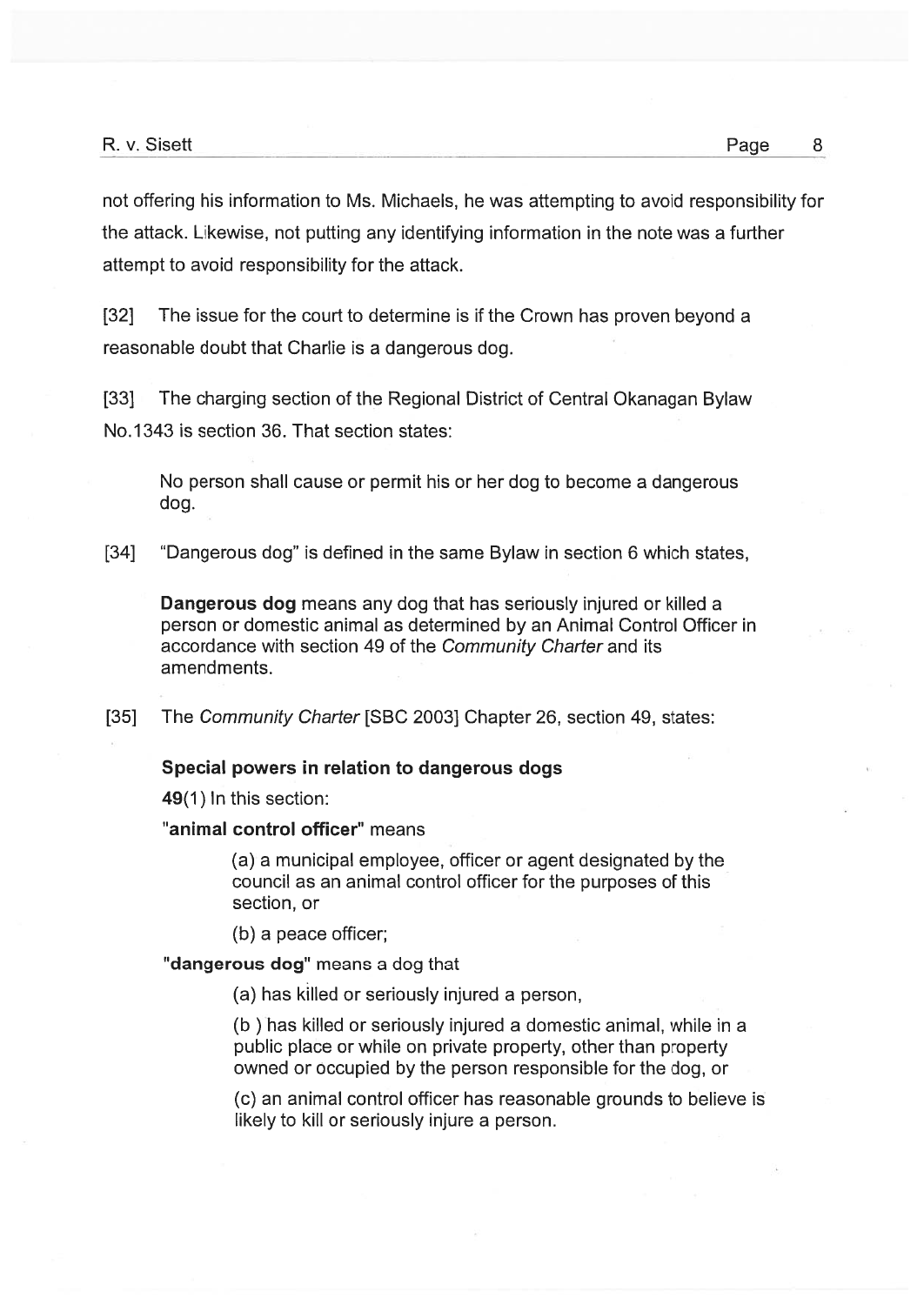(2) In addition to the authority under section 48 but subject to this section, an animal control officer may seize <sup>a</sup> dog if the officer believes on reasonable grounds that the animal is <sup>a</sup> dangerous dog.

(3) Before exercising <sup>a</sup> power under subsection (2), in the case of <sup>a</sup> dog that has acted as described in paragraph (a) or (b) of the definition of "dangerous dog", the animal control officer must consider whether the dog was acting while in the course of

(a) attempting to preven<sup>t</sup> <sup>a</sup> person from committing an unlawful act, or

(b) performing law enforcement work.

(4) An animal control officer may enter <sup>a</sup> place to exercise the power under subsection (2),

(a) in any case, with the consent of the owner or occupier of the place,

(b) in any case, in accordance with <sup>a</sup> warrant under subsection (5) or (6), or

(c) if the circumstances referred to in subsection (8) apply, in accordance with that subsection.

(5) If satisfied by evidence given under oath or affirmation that there are reasonable grounds to believe that there is <sup>a</sup> dangerous dog in <sup>a</sup> place, <sup>a</sup> justice may, by warrant, authorize an animal control officer to enter and search the place and to seize the dog.

(6) If

(a) it is impracticable for an animal control officer to appear personally before <sup>a</sup> justice to apply for <sup>a</sup> warrant in accordance with subsection (5), and

(b) the officer believes on reasonable grounds that there is <sup>a</sup> dangerous dog in <sup>a</sup> place,

the officer may apply for <sup>a</sup> warrant in accordance with the regulations under subsection (7).

(7) The Lieutenant Governor in Council may make regulations respecting the authority and procedure for warrants under subsection (6).

(8) Subject to subsection (9), an animal control officer may, without <sup>a</sup> warrant, enter and search any place, excep<sup>t</sup> <sup>a</sup> place that is occupied as <sup>a</sup> private dwelling, and seize <sup>a</sup> dog, if the officer believes on reasonable grounds that

(a) the dog is <sup>a</sup> dangerous dog,

(b) the dog presents an imminent danger to the public, and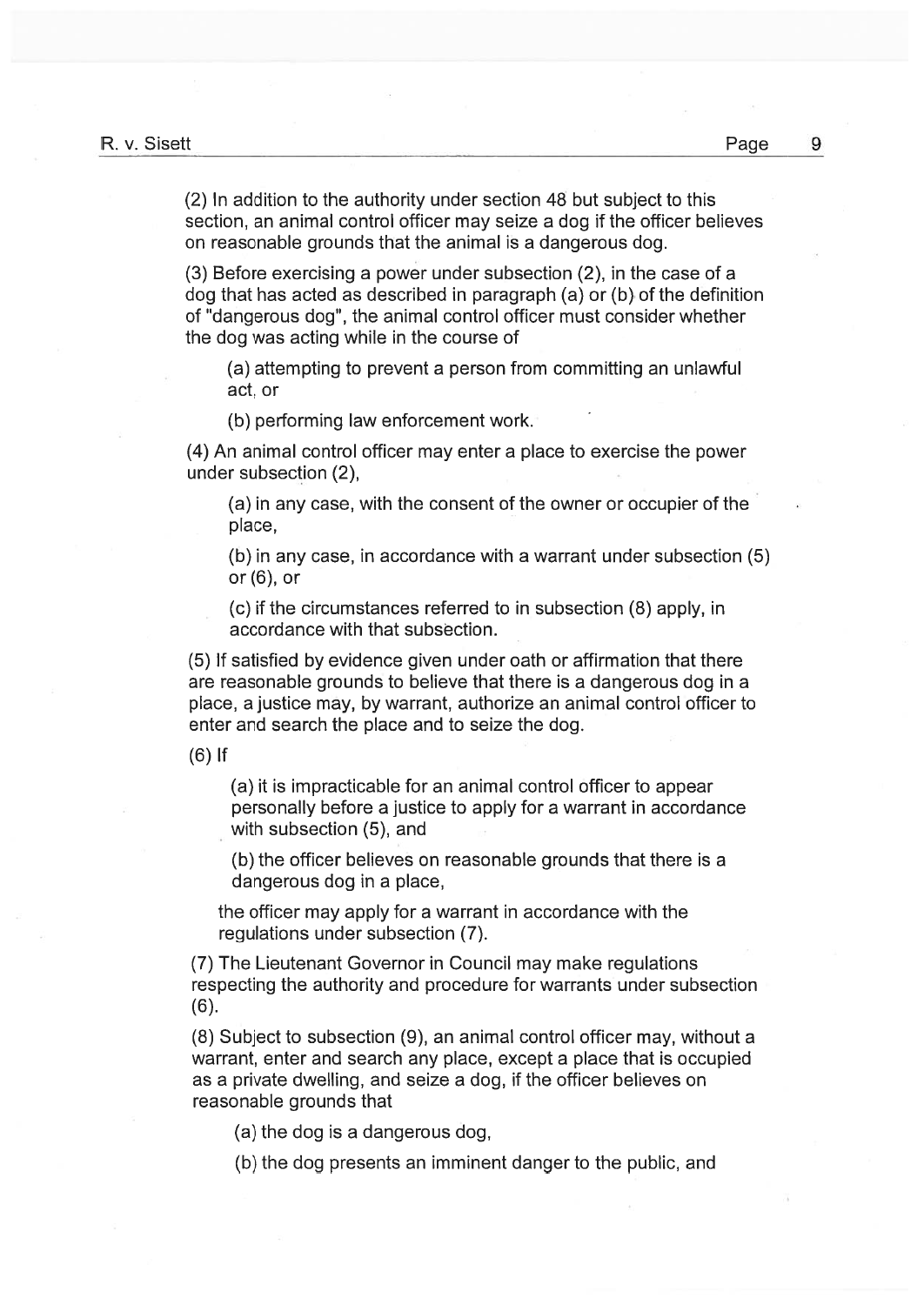(c) the purpose of seizing the dog cannot reasonably be accomplished if the officer is required to obtain <sup>a</sup> warrant.

(9) For the purposes of subsection (8), an animal control officer who is not <sup>a</sup> police officer must be accompanied by <sup>a</sup> police officer.

(10) In addition to any other authority, if an animal control officer has reasonable grounds to believe that <sup>a</sup> dog is <sup>a</sup> dangerous dog, the officer may apply to the Provincial Court for an order that the dog be destroyed in the manner specified in the order.

(11) A dog that has been seized under this section may not be impounded and detained for more than 21 days unless court proceedings for <sup>a</sup> destruction order are commenced within that time.

[36] Both the Crown and Disputant correctly argued that the Bylaw is <sup>a</sup> strict liability offence and as such, there is <sup>a</sup> defense of due diligence available. In <sup>a</sup> hearing such as this, once the Crown has proven its case, it is then open to the Disputant to provide evidence that he took due diligence.

[37] Officer McKenney is an animal control officer as defined by the Community Charter. Under the Community Charter and the Regional District Bylaw, Mr. McKenney was given the authority to determine if Charlie was <sup>a</sup> dangerous dog. Officer McKenney did determine that Charlie was <sup>a</sup> dangerous dog based on the statements he obtained from Ms. Michaeis and Ms. Clarkson.

[38] The Consolidated Responsible Dog Ownership ("CORD") Bylaw No. 1343 section 6 provides the definition of <sup>a</sup> domestic animal, it states:

Domestic Animal means any animal or pe<sup>t</sup> kept by <sup>a</sup> person for domestic, commercial, or farm service including any livestock defined under the Livestock Act.

[39] Spike is a domestic animal.

[40] I find Officer McKenney's determination that Charlie is a dangerous dog is correct. Charlie, without any provocation, attacked and seriously injured Spike. I find that Charlie is <sup>a</sup> dangerous dog.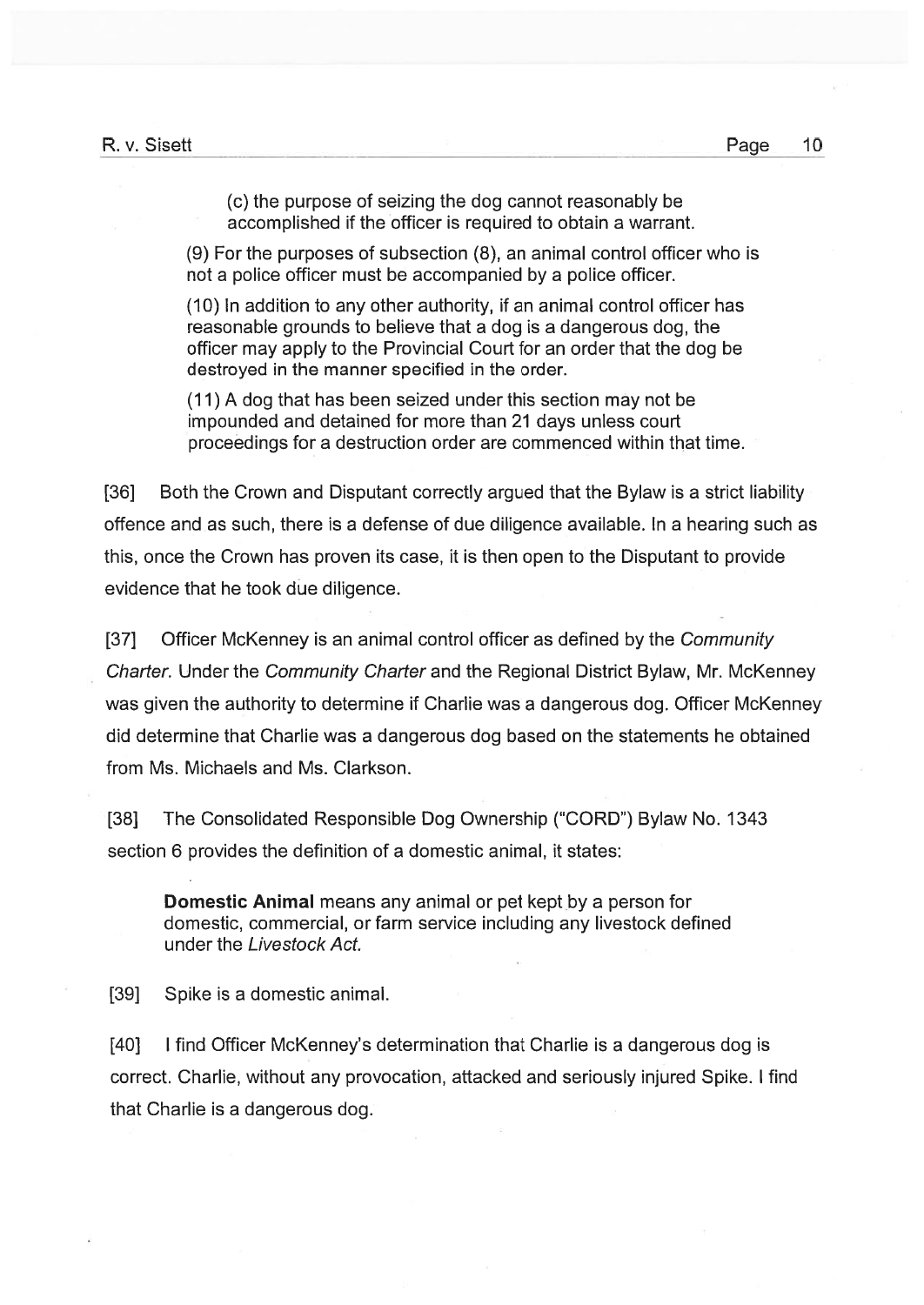[41] Having determined that Charlie is <sup>a</sup> dangerous dog, the issue becomes whether Mr. Sisett caused or permitted Charlie to become <sup>a</sup> dangerous dog contrary to CORD Bylaw No. 1343 section 36.

[42] The attack took place on <sup>a</sup> city sidewalk. Charlie left the field located on Okanagan College property and went onto the city sidewalk. Mr. Sisett acknowledged that he was the owner of Charlie and that Charlie was not on leash. Mr. Sisett's evidence was that he had the permission of Okanagan College to have his dogs off leash on that field, as he had the tacit permission of the security guards. As I understood Mr. Sisett's evidence, he had been taking his dogs to this field for six years and the security guards had not told him he could not do that; therefore, he had their permission. That may be so, however, the CORD Bylaw section 25 states:

No owner shall cause or permit his or her dog to be At Large. Dogs must be kept on <sup>a</sup> secure leash held by the Owner.

The Bylaw section 6 defines at large as follows:

At Large means any dog on <sup>a</sup> highway or public place or on private property other than the Owner's property and not securely leashed and under the control of the Owner.

[43] Officer McKenney was very clear in his evidence that the field where Mr. Sisett had his dogs on January 29, 2020, was not an off-leash park where an owner could have his or her dogs off leash in accordance with section 28 of the said Bylaw. There was no contrary evidence that the field was <sup>a</sup> designated off-leash park.

[44] This field where Mr. Sisett had Charlie off leash and the sidewalk where Ms. Michaels was walking with Spike are public areas or private property not owned by Mr. Sisett. Mr. Sisett was required by section 25 to have Charlie on leash. He did not have Charlie on leash; therefore, Charlie was at large.

[45] Mr. Sisett has not provided evidence that he was exercising due diligence. He had his dogs, including Charlie, off leash in <sup>a</sup> location where he was required to have the dogs on leash. As <sup>a</sup> result of Mr. Sisett having his three dogs off leash on January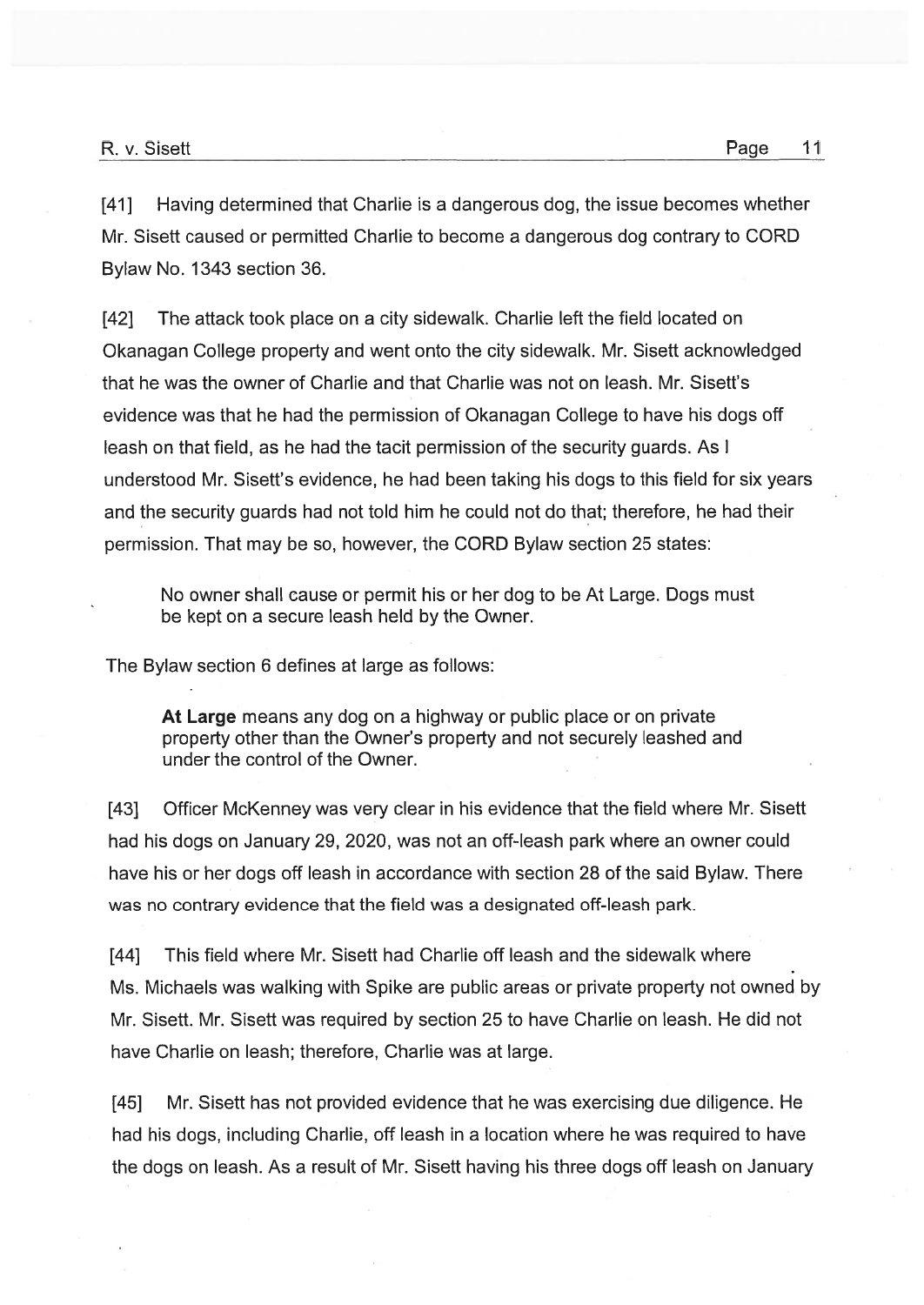29, 2020, there were two episodes that the dogs were involved with that would not have happened if Mr. Sisett had the dogs on leash as was required by law. The first episode had <sup>a</sup> fortunate result for the dog Diva and Mr. Sisett, given that Diva ran out onto KLO Road and luckily, Ms. Clarkson, being vigilant, did not hit the dog with her car; and the second episode of Charlie attacking and seriously injuring Spike. By having his dogs off leash in <sup>a</sup> location where he was required to have them on leash, Mr. Sisett was in breach of the law and therefore was not being duly diligent.

[46] Regarding the doctrine of *scienter*, such does not apply to this case. The doctrine applies in cases regarding civil liability. This is <sup>a</sup> regulatory matter and these proceedings are quasi-criminal. In Gallant v. Slootweg, 2014 BCSC 1579, at paragraph 22 the court states, "Scienter is a long-standing doctrine of law that places strict liability on the owner of an animal that causes injury provided the plaintiff can prove the necessary conditions for the doctrine to apply." In Bylaw proceedings there is no plaintiff. The court in Gallant reviewed the history of the doctrine of scienter in case law, beginning with <sup>a</sup> decision of Judge Begbie in 1892 and throughout that review, the doctrine applied to civil liability cases.

[47] Further, I conclude that in regulatory matters such as this matter, a dog is not entitled to its first bite as submitted by the Disputant. One first bite, as in this case, is enough to seriously injure <sup>a</sup> domestic animal. A first dog bite or attack could seriously injure <sup>a</sup> person or kill <sup>a</sup> domestic animal or person.

[48] The final question to be determined is whether the Disputant did "cause or permit" Charlie to become <sup>a</sup> dangerous dog. The Disputant relied upon <sup>a</sup> case of which he was one of the Appellants, Sisett v. Central Okanagan (Regional District), 2019 BCSC 2091. The facts of that case were that dogs of the Sisetts go<sup>t</sup> out of their fenced property, resulting in two tickets being issued to Mr. Sisett and his wife. The matter was dealt with by an adjudicator who upheld the tickets. The Sisetts applied for <sup>a</sup> judicial review of the adjudicator's decision. The court concluded that the adjudicator (or arbitrator as the court sometimes referred to her as), at paragraph 36, "did not address the factual and legal issue of due diligence." And in paragraph 37, "that the arbitrator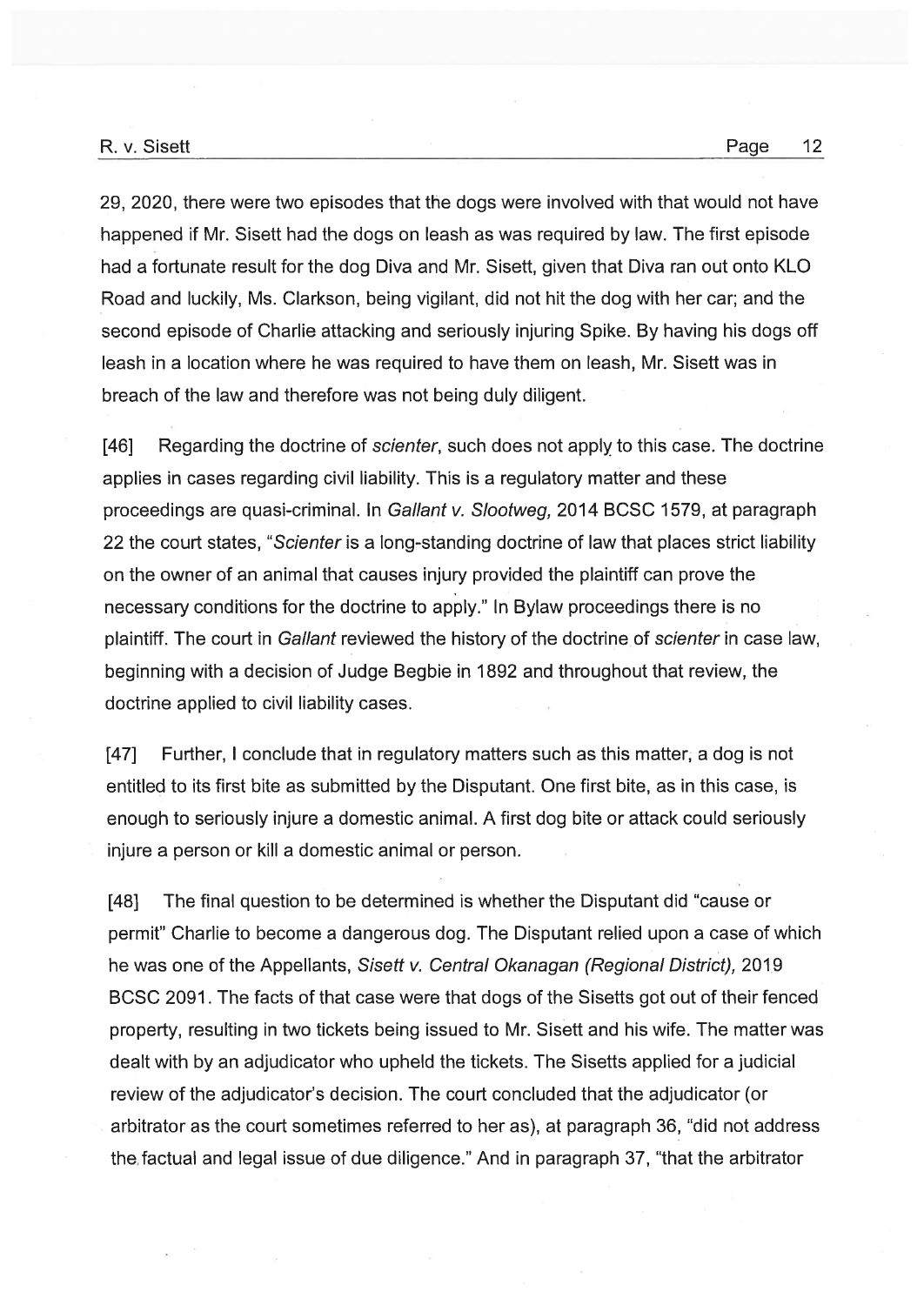erroneously concluded that the Bylaw was one of absolute liability, making the petitioners responsible for control of their dog on and off their own property. It clearly is not. The Bylaw offences are ones of strict liability."

[49] The court stated further in paragraph 38, "The Bylaw is intended to prohibit owners from allowing their dogs, or dogs under their care and control, from being at large, running loose in public areas without being leashed, and from allowing their dogs to be in <sup>a</sup> prohibited public area."

[50] On January 29, 2020, Mr. Sisett did have his dogs off leash. By being off leash, the dogs, in particular Charlie, was, as described by Mr. Justice Weatherill in Sisett, "running loose in public areas without being leashed."

[51] In Sisett, the Bylaws, sections 25 and 26, used the term, "cause or permit," as does section 36, which is applicable to this case. In Sisett, the court quoted from Sault Ste. Marie (City), [1978] S.C.J. No. <sup>59</sup> at p. 15, regarding the terms "cause" and "permit." The court then related par<sup>t</sup> of the petitioners' argumen<sup>t</sup> at paragraph 33, "They say that before they can be found to have committed the offences, they must have "caused" or "committed" them within the meaning of the Bylaw, and as interpreted by the Supreme Court of Canada in Sault Ste. Marie." With respec<sup>t</sup> to Mr. Justice Weatherill, the term used in the applicable Bylaws in that case and in this case is "cause or permit," not "cause and commit." In Sisett, the court then stated at paragraph 39:

While the terms "cause or commit" are not defined in the Bylaw, I conclude that they connote <sup>a</sup> degree of active participation or control over the offences or <sup>a</sup> state of indifference, acquiescence or permitting the offences to occur, as in the failure to preven<sup>t</sup> the dogs from escaping when such an escape ought to have been reasonably foreseen.

[52] In this case, Mr. Sisett's failure to leash Charlie as required while off his own property was "active participation" which permitted the attack to take place. Had Mr. Sisett had Charlie on <sup>a</sup> leash as required, the attack would not have taken place. Charlie would not have been running loose and would have been under the control of Mr. Sisett. Charlie would not have been able to ge<sup>t</sup> close to Spike. Mr. Sisett failed to